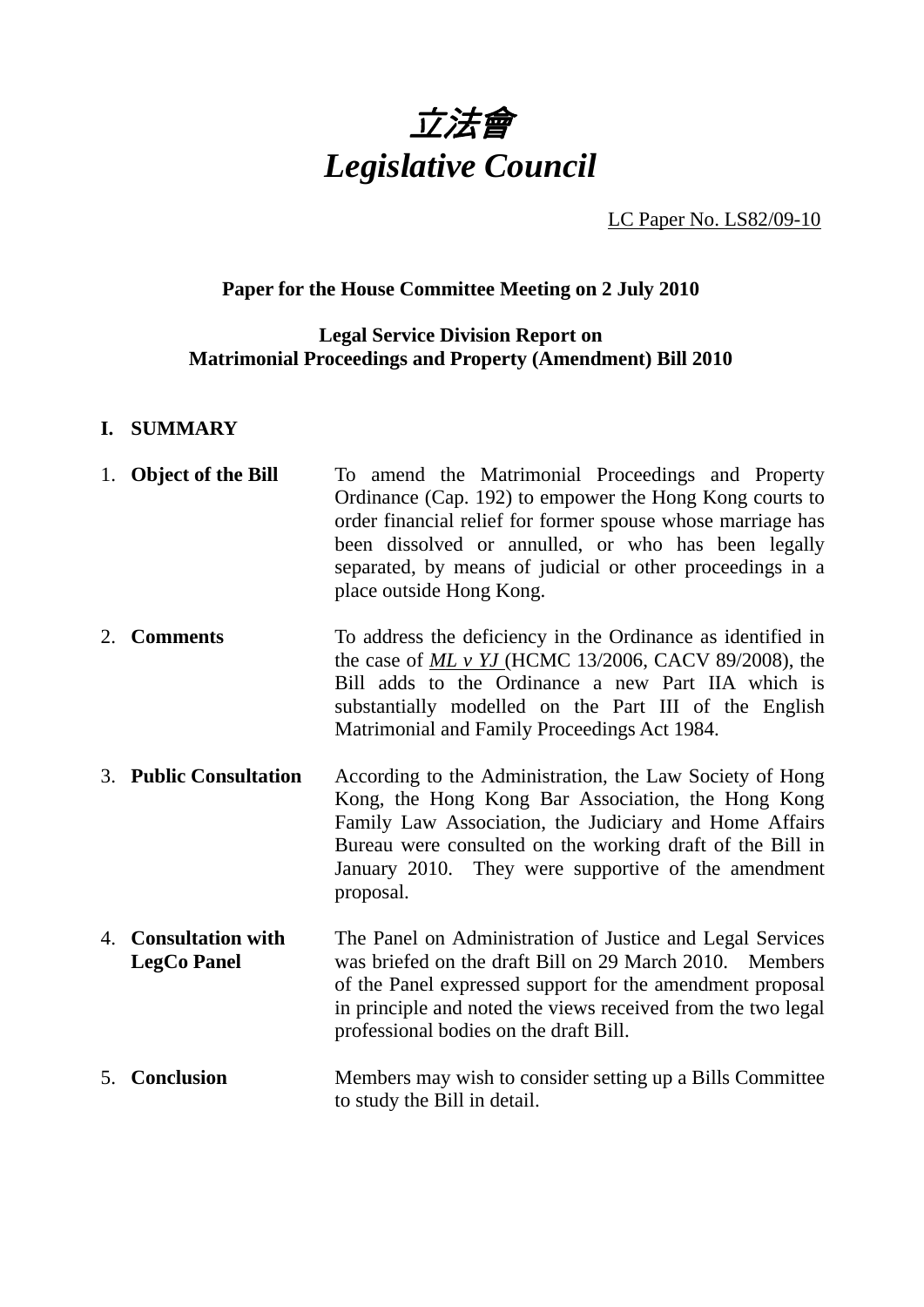# **II. REPORT**

## **Object of the Bill**

 To amend the Matrimonial Proceedings and Property Ordinance (Cap. 192) (the Ordinance) to empower the High Court and the District Court to order financial relief for a former spouse whose marriage has been dissolved or annulled, or who has been legally separated, by means of judicial or other proceedings in a place outside Hong Kong.

### **LegCo Brief Reference**

2. LP 5060/1C issued by the Department of Justice on 17 June 2010.

#### **Date of First Reading**

3. 30 June 2010.

### **Comments**

#### Existing deficiency in matrimonial legislation

4. Currently, the Hong Kong courts have no power under the existing legislation to hear applications by a former spouse for financial relief after a decree or order in respect of whose marriage has been made in a jurisdiction outside Hong Kong.

5. Under the Ordinance which, among others, deals with applications for financial relief in matrimonial proceedings, a decree nisi of divorce, nullity or judicial separation must have been granted by Hong Kong courts before any order for financial relief can be made. Further, no such order shall take effect until the decree has been made absolute. A party to a marriage which was dissolved by a foreign decree that is recognized in Hong Kong may not apply for financial relief in Hong Kong because the Hong Kong courts have no power to make such order under existing legislation. This may cause hardship to a party where no or insufficient financial provisions have been made under the foreign order, notwithstanding that the parties may have properties in Hong Kong.

6. This deficiency has been demonstrated in the recent case of *ML v YJ*  (HCMC 13/2006, CACV89/2008) the facts of which may be considered typical. In that case, the couple was married in Shenzhen and later moved to Hong Kong. The wife filed a divorce petition in Hong Kong and applied for financial relief in respect of matrimonial properties situated in both Hong Kong and Shenzhen. Before a decree absolute was made by the Hong Kong court, the husband obtained a divorce order from the Shenzhen court. In the judgments, both the Court of First Instance and the Court of Appeal urged the legislature to consider putting in place legislation similar to Part III of the English Matrimonial and Family Proceedings Act 1984 (the Act) so that the Hong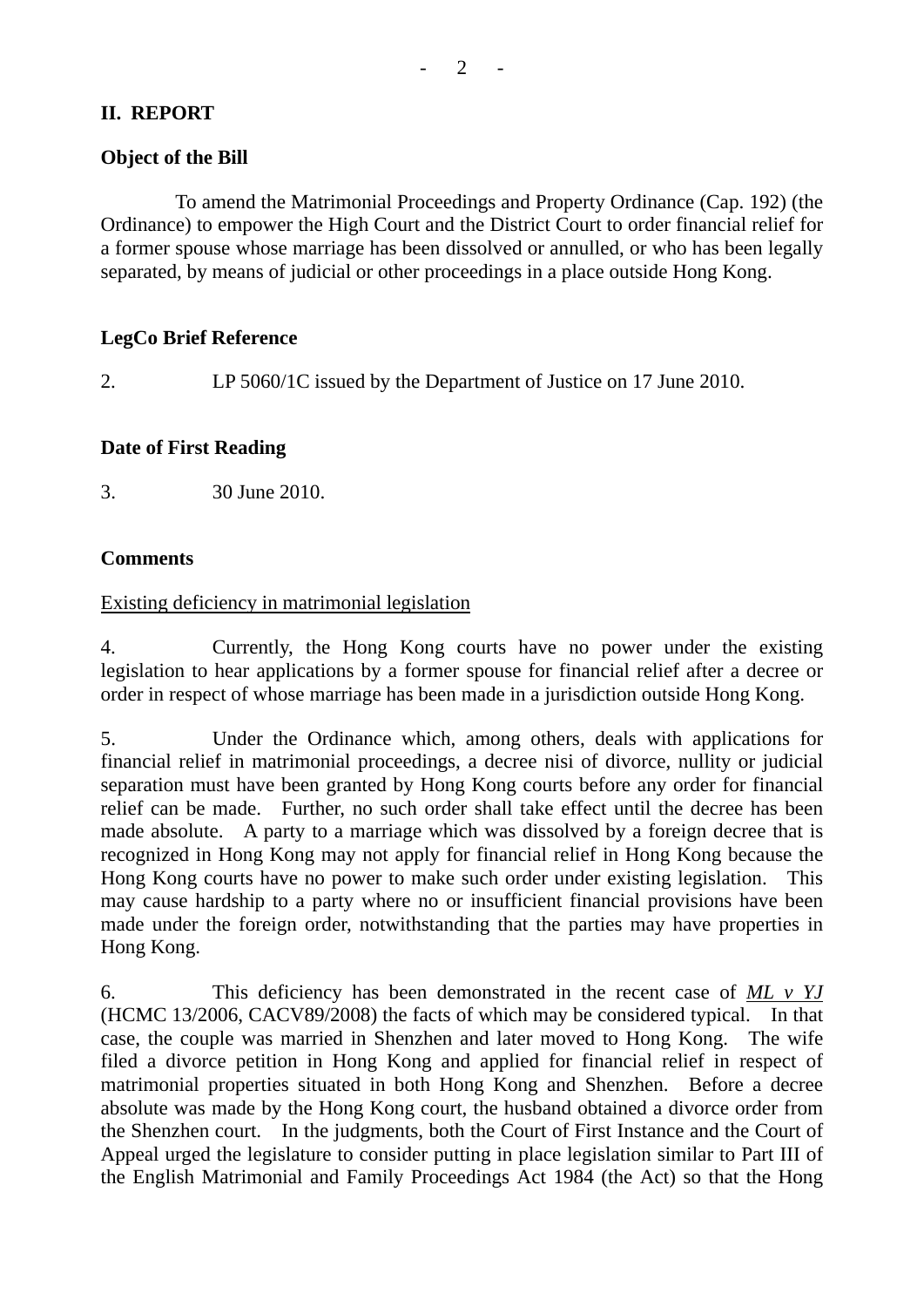Kong courts could be empowered in appropriate cases to deal with claims for ancillary relief after giving recognition to an overseas divorce.

#### The Proposed Amendments

7. The Bill adds to the Ordinance a new Part IIA (sections 29AA to 29AL) which is substantially modelled on Part III of the Act and makes certain consequential amendments. The essential provisions of the Bill are summarized in the ensuing paragraphs.

#### *Application for financial relief after a foreign divorce*

8. Under the proposed section 29AB, a party may apply for financial relief after his/her marriage has been dissolved or annulled by a court outside Hong Kong unless he/she has remarried. The new section 29AC requires that leave of the court must first be obtained before applying for financial relief. The court will only grant leave if it considers that substantial ground has been shown for the making of such application.

9. If leave is granted, the court may make an interim order for periodical payments if it appears to the court that the applicant or any child of the family is in immediate need of financial assistance (new section 29AD).

#### *Jurisdictional requirements*

10. Under the proposed section 29AE, the court has jurisdiction to entertain an application for an order for financial relief under the new Part IIA and the jurisdictional requirements are based on either of the parties to the marriage -

- (a) being domiciled in Hong Kong;
- (b) being habitually resident in Hong Kong for at least three years immediately before the date of the application for leave or the divorce, annulment or legal separation obtained outside Hong Kong; or
- (c) having a substantial connection with Hong Kong.

11. This section is substantially modelled on section 15(1) of the Act but has not incorporated section  $15(1)(c)$  of the Act which provides that a party may make an application if either or both parties to the marriage had at the date of the application for leave a beneficial interest in possession in a dwelling-house situated within jurisdiction (i.e. in England and Wales), which was a matrimonial home some time during the marriage.

#### *Matters to be considered in deciding whether Hong Kong is an appropriate venue*

12. Section 29AF provides that the Court must consider all the circumstances of the case before making an order for financial relief. If the court is not satisfied that it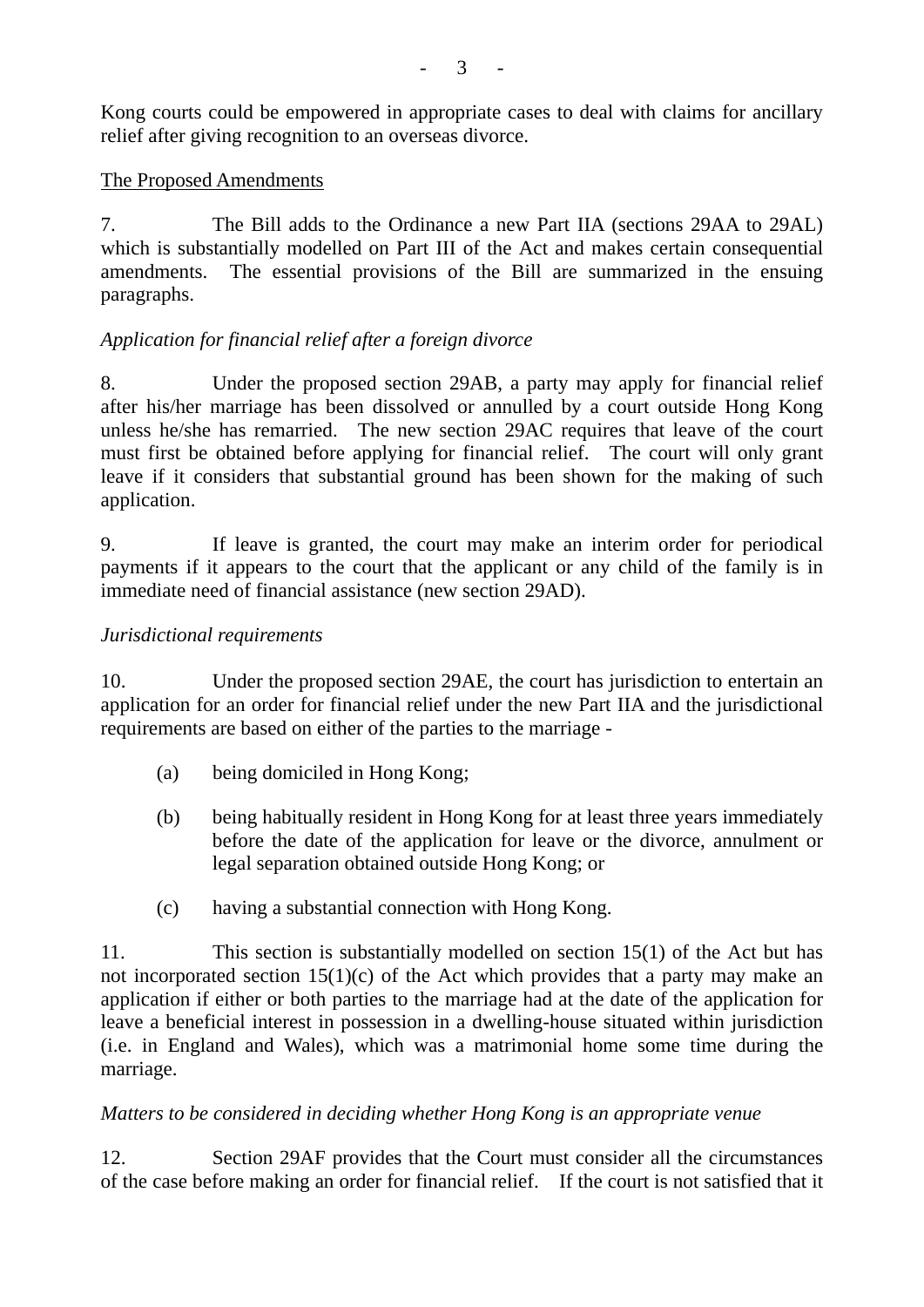would be appropriate for such an order being made by a court in Hong Kong, it must dismiss the application.

13. This section also set outs the relevant matters the court must consider in making such an order, including the connection that the parties have with Hong Kong, the place in which the foreign decree was granted or any other relevant places; any financial benefit received or to be received by the applicant or a child of the family as a result of divorce etc. by virtue of an agreement or operation of law of a place outside Hong Kong; the availability of any property in Hong Kong in respect of which an order could be made in favour of the applicant; the extent to which any order for financial relief is likely to be enforceable; and the length of the time lapsed since the date of the divorce, annulment or legal separation.

### *Types of orders that may be made by the court*

14. Under section 29AG, the court is empowered to make any order that it can make under section 4, 5 or 6 of the Ordinance as if a decree of divorce, nullity of marriage or judicial separation has been granted in Hong Kong. This includes a periodical payments order, a secured periodical payments order, a lump sum order, a transfer of property order or a settlement of property order. Section 29AH further sets out the matters to which the court must pay regard in exercising its powers under section 29AG.

### *Avoidance of transactions intended to defeat applications made under new Part IIA*

15. If the court is satisfied that the other party to the marriage is about to dispose of or deal with any property with the intent to defeat the application for financial relief, the court may, after the leave is granted, make an order restraining that party from disposing of or dealing with any property, or setting aside the disposition (new section 29AJ).

16. The court may also make an order restraining the other party to the marriage from making any deposition or transferring out of the jurisdiction or dealing with any property if it is satisfied that the deposition or dealing is intended to defeat any prospective application for financial relief (new section 29AK).

# *Consequential Amendments*

17. The Bill adds five new rules of court (Rules 103A to 103E) to the Matrimonial Causes Rules (Cap. 179 sub. leg. A) setting out the procedure for various applications to be made under new Part IIA and prescribes the respective forms to be used for those applications. Various consequential amendments are also made to the Matrimonial Causes Ordinance (Cap. 179), the Inheritance (Provision for Family and Dependants) Ordinance (Cap. 481) and the Rules of the High Court (Cap. 4 sub. leg. A).